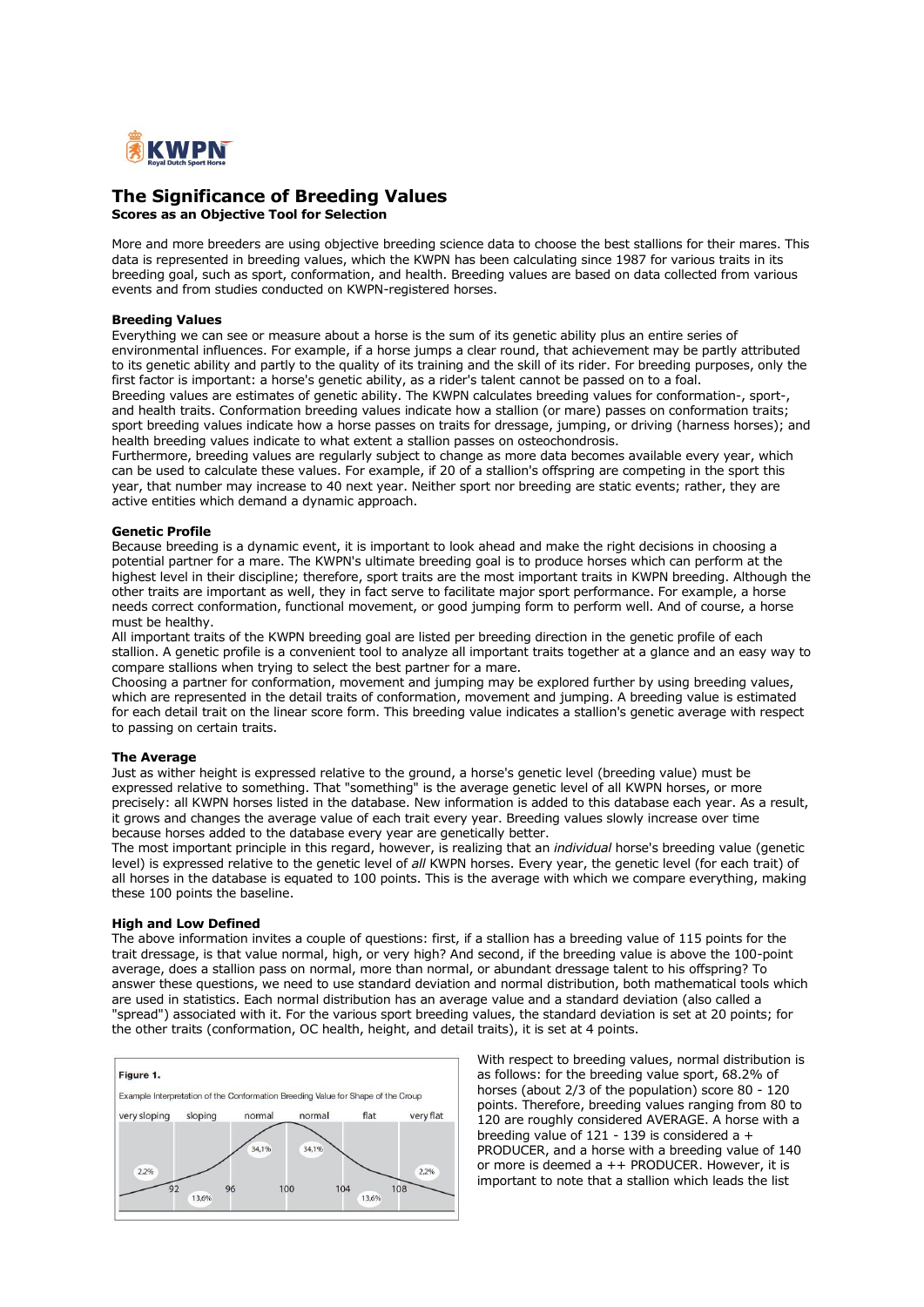with a jumping breeding value of 160 points is not substantially better than the second place stallion with 158 points. Both are genetically very strong. These examples show how to put breeding values into the proper perspective.

The remaining breeding values are based on a 100-point average plus/minus a 4-point spread, thus defining the average as 96 - 104 points. A stallion which passes on a croup angle value of 103 points falls within the average range. However, if he passes on a croup angle value greater than 104, that trait clearly deviates from the average and is termed a flat croup. If the breeding value is 108, the croup angle is twice the standard deviation. And if the croup angle is three times the standard deviation (112 points), the stallion passes on the trait to an extreme degree. These examples also apply to the converse situation: a breeding value of 96 points or less signifies a clearly sloped croup, and a breeding value of 88 points indicates an extremely sloped croup. Figure 1 is a graphic representation of how a trait, other than a sport trait, should be interpreted.

## **Reliability**

We can never exactly measure a horse's genetic ability for a given trait. Fortunately, we can estimate the appearance of traits quite well (and breeding values are such estimates), but a reliability percentage should accompany every estimate. The greater a breeding value's reliability, the more the estimated genetic ability coincides with actual genetic ability. Reliability is really a measure of the amount of information available for calculating a breeding value. If a great deal of information is available, reliability is high; the converse is true as well.

Low reliability is readily subject to fluctuations in a breeding value as more information becomes available. However, as reliability increases, fluctuations in breeding value decrease and occur less often. Table 1 illustrates how reliability should be interpreted.

Reliability of approximately 60% is largely based on information about offspring. In such cases, lineage data and sport performance contribute little to the breeding value.

#### Table 1. Interpretation of a Breeding Value's Reliability

| Reliability   | <b>Interpretation</b>            |
|---------------|----------------------------------|
| Less than 30% | generally unreliable             |
| 30-55%        | poor reliability                 |
| 55-65%        | sufficient reliability           |
| 65-75%        | more than sufficient reliability |
| 75-90%        | good reliability                 |
| $>90\%$       | very reliable                    |

#### **Coincidence**

If a sire of sires has a high breeding value for jumping, for example, that value indicates something about the AVERAGE of his offspring group but not about individual offspring. Let's use the example of Concorde x Nimmerdor x Lucky Boy xx. We expect horses with such bloodlines to jump well, which is often the case. However, not all stallions and mares breed "true". Coincidence determines which half of its parents' genes a foal inherits. A foal may inherit average genes from each parent, thus making it a kind of genetic reflection of its parents. However, the sperm or egg may also contain a better or worse set of genes. This principle of coincidence always applies in breeding, regardless the reliability of the breeding values. As stated, breeding values represent the AVERAGE genetic picture of a stallion or mare. Individual offspring may inherit traits above or below the average.

#### **Model Breeding Value Estimate**

Since 1993, the KWPN has used an animal model to estimate breeding values. The essence of this model is its use of all available data to calculate a horse's breeding value.

Figure 2 illustrates this concept. Figure 2 shows that three groups of information are used to calculate breeding values: information about a horse's parents (including their relatives, such as uncles, aunts, and grandparents); information about the horse in question; and information about the horse's offspring.

By including a horse's sire and dam in the model, information about all a horse's relatives is automatically included. For instance, if the horse in question has a half-brother who competes in international show jumping (see figure), this information is included in the breeding value of the dam, and in turn, included in the breeding value of the horse in the center of the diagram. Another advantage of the animal model is that each breeding value has optimum reliability as the model uses all available information.

### **Lineage Information**

Using all sources of information (all relatives) means both knowing all a horse's relatives and considering each information source based on the degree of family relation. For example, a grandsire's breeding value influences his

son's breeding value, which in turn, influences his son's breeding value. In this way, the grandsire's breeding value is included in the breeding value of his grandson. Of course, a grandsire's contribution is smaller than a sire's because of the generation between the grandsire and grandson. A sire contributes 50% to his son's breeding value, in contrast to a grandsire's contribution of 25%. The same principle applies to dams and granddams. The contribution of a half-brother or half-sister is 25%, while a full-brother or full-sister's contribution is 50%. Taking all lineage information into account automatically brings dam-line information with it. It is also possible to calculate breeding values for young stallions and mares

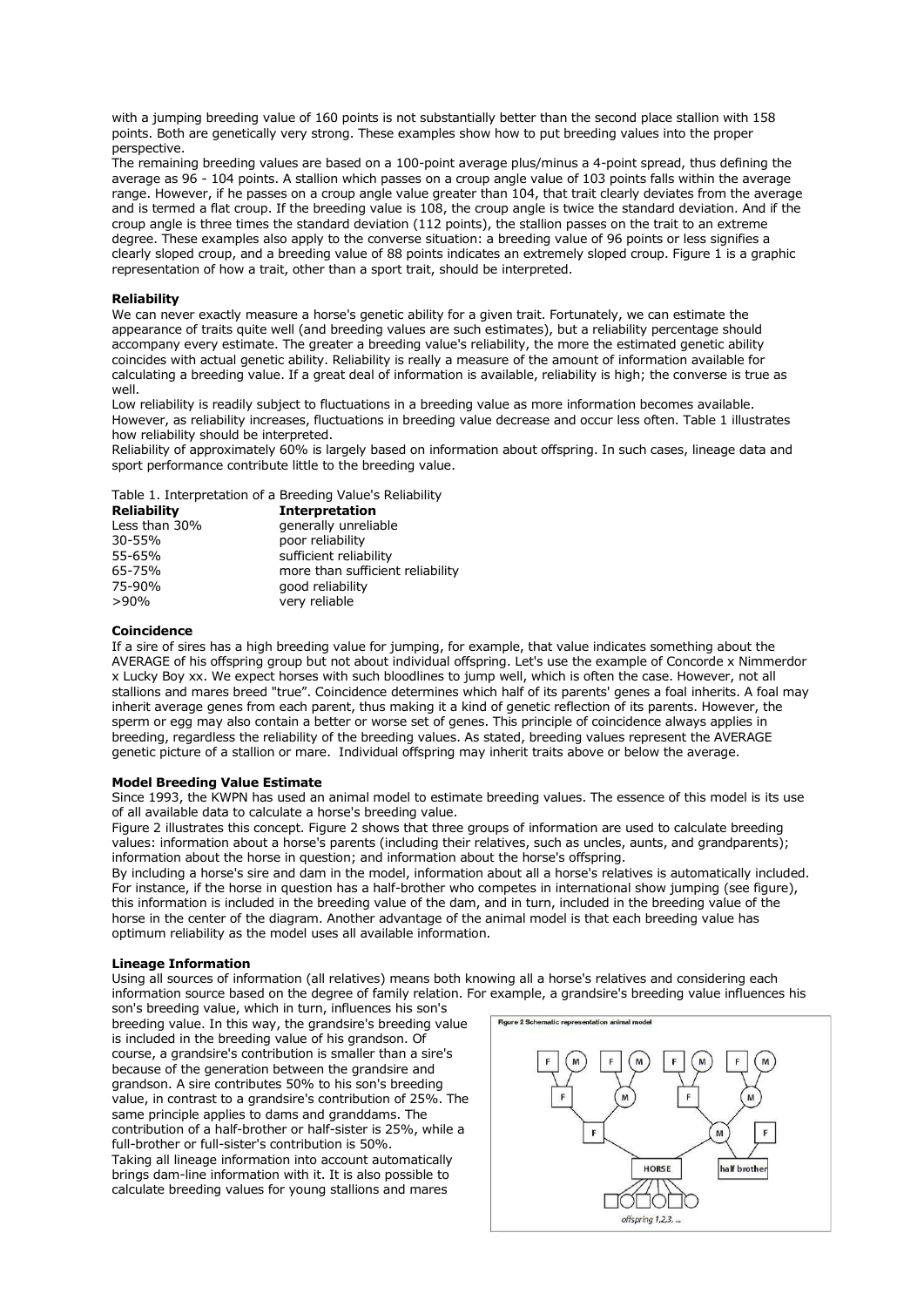with just lineage information, even if they lack a performance record. These breeding values are the expectation values and studbook indexes which are often printed in catalogs for stallion selections and mare inspections.

### **Information on the Horse Itself**

A second source of information used in calculating breeding values is data gathered on the horse itself. This data includes competition records, performance test results, and linear score information. When such data becomes available, a horse begins to reveal whether or not it will live up to expectations (or the expected value) placed on it. If information on the horse itself is added to the lineage information, the reliability of the breeding estimate will increase. From that point forward, we can also estimate a true breeding value for the horse, which is still referred to as an expected breeding value because no offspring information has been included in the calculation thus far.

#### **DNA Information**

Since 2016, the KWPN has also calculated the so-called genomic breeding values (GFW). Thus far, these calculations are only done for the trait OC health and only for the dressage and jumping breeding directions. In a major study, the relationship between a horse's DNA composition and the final radiograph for osteochondrosis was closely compared. As a result, the DNA composition of a random horse is added as a source of information to the breeding value estimate for OC health, which can provide a good assessment of OC heritability without need for an offspring test.

#### **Offspring Information**

As soon as a horse's offspring are documented in the sport or on the linear score form, data from these sources are included in the breeding value estimate. As the number of offspring increases, so does the reliability percentage. As a result, the relative influence of lineage information and a horse's own performance on the breeding value decrease. At this point, we can truly speak of a breeding value because the calculation is now also based on offspring.

### **Data Types**

Data from linear score forms are used to calculate breeding values for conformation and height. The OC health breeding values for the harness horse and Gelder horse breeding directions are based on the evaluation of offspring for osteochondrosis with respect to sires which are subject to the rules of the structural offspring inspection for osteochondrosis This policy applies to KWPN stallions which have been approved or recognized since 2007. For the dressage and jumping breeding directions, the breeding values for OC health are based on data from the offspring inspection for OC and the stallion's own DNA information. These are then referred to as genomic breeding values and apply only to sires subject to the rules of the structural offspring inspection for osteochondrosis.

Four different information sources are used to calculate breeding values for jumping and dressage. The first source is upper beam scores recorded at studbook inspections. Upper beam scores for movement are also used as an information source for dressage breeding values, while upper beam scores for free-jumping are used as an information source for jumping breeding values. The second source is the ability scores from the one-day IBOP test, and the third are the ability scores from the multiple-day tests for mares and stallions. The fourth source is the sport standings used in breeding value estimates. Sport standings are the most significant source of information, as they include data from the most important breeding goal trait. The other three sources are weighed based on their predictive power for the breeding goal. The KWPN obtains sport standings from the Dutch Equestrian Federation (KNHS) and the International Federation for Equestrian Sports (FEI). Harness horses receive a driving breeding value, the underlying data for which is also obtained from the KNHS and various harness horse competitions held annually in the Netherlands. Competition data consists of horse placings in classes at specific shows and includes all a horse's results in its sport career. In the past, harness horse sport standings were expressed in prize money won. Although this data is still included in breeding values, it only applies to older horses, as young horses' results no longer include prize money earnings.

#### **Foreign Stallions and Thoroughbred Stallions**

The KWPN generally does not calculate breeding values for the parents of young foreign stallions or Thoroughbred stallions. If little or no information is available about a stallion's parents, he is initially assigned a breeding value close to the 100-point average. However, his KWPN counterparts of the same age generally have a breeding value higher than 100.

The Netherlands is not the only country to use breeding values. France, Germany, Belgium, Ireland, Sweden, and others use such data. Although their approach is broadly the same, each studbook has its own numbers and data. Breeding values are not mutually comparable because populations differ in their genetic composition. For example, if a Holsteiner stallion in Germany has a breeding value of 140, it does not automatically mean that the same stallion would also have a breeding value of 140 in the Netherlands.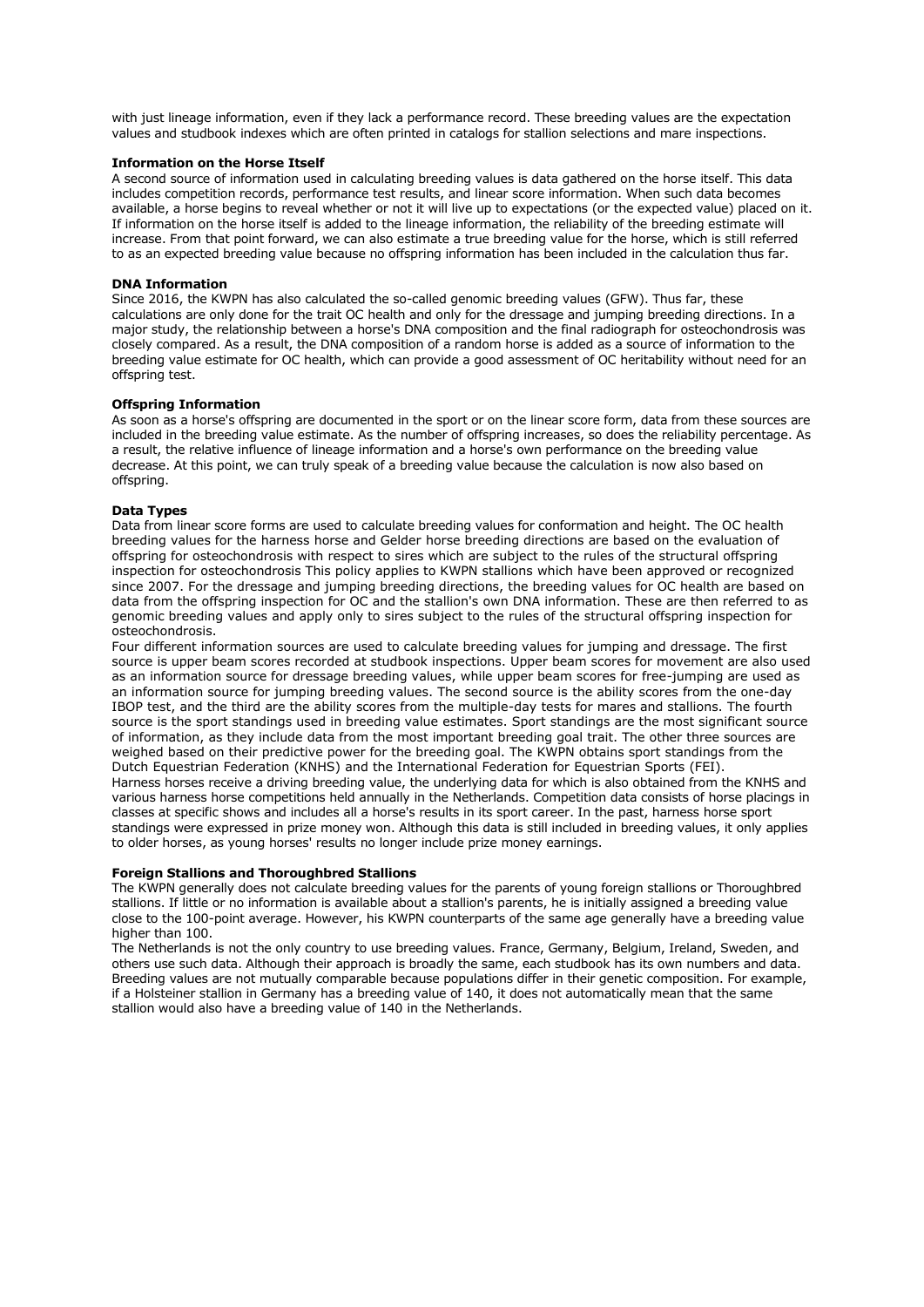# **The Presentation of Breeding Values and Statistics**

Once a year, new breeding values are calculated for all horses in the KWPN Database. As per the conditions outlined below, breeding values for stallions are published annually online in the Stallion Database, by stallion. Breeding values for mares are listed individually in the KWPN Database under the heading Genetic Profile.

Sport breeding values for stallions are published in a rank table, which also includes the number of offspring for the various information sources in the calculation of the breeding value. These rankings are also available digitally through www.kwpn.org/breeding-values

Stallions are listed by breeding direction: dressage stallions, jumper stallions, Thoroughbred stallions, Gelder stallions and harness horse stallions. Recognized-, Thoroughbred- and Gelder- stallions are published in

alphabetical order. Dressage- and jumper stallions are subdivided based on the number of offspring competing in the sport and the reliability of the breeding value, as follows:

- 1. stallions with 10 or more offspring in the sport and a reliability of 90% or higher (breeding values ranked from high to low):
- 2. stallions with 10 or more offspring in the sport and a reliability between 80% and 89% (breeding values ranked from high to low);
- 3. stallions with 10 or more offspring in the sport and a reliability lower than 80% (breeding values ranked from high to low);
- 4. stallions with offspring which have participated in the inspections/test and with fewer than 10 offspring in the sport (listed alphabetically); and
- 5. stallions with an expected breeding value based on lineage and their own performances (listed alphabetically).

Harness horse stallions are divided into three groups:

- 1. stallions with offspring in driving and a reliability of 80% or higher (breeding values ranked from high to low);
- 2. stallions with offspring in driving and a reliability of lower than 80% (breeding values ranked from high to low); and
- 3. stallions with an expected breeding value based on lineage and their own performances.

If a stallion's youngest offspring in the sport are older than age 10, that stallion is no longer published in the reference book.

For every breeding value, a reliability percentage is also calculated. Each breeding value must have a reliability value of 30% or more to be published. In addition, the genetic profile and detail traits (conformation, movement and jumping), depending on the breeding direction, are listed for current KWPN-approved stallions and KWPNrecognized stallions. The KWPN Inspection Department determines if a stallion is current. However, approved and recognized stallions are always listed in the digital KWPN Stallion Database.

# **Inbreeding and Relationship**

In addition to the breeding values for sport, conformation and health traits, the KWPN also publishes relationship percentages for stallions in the harness horse-, Gelder horse- and dressage breeding directions, which are displayed with the current breeding population of the breeding direction in question. Over the past few years, these breeding directions have seen a relatively high increase, making it even more important to consider a stallion's bloodlines.

The relationship percentage indicates how unique a stallion's bloodlines are relative to the population in which he is active: the lower this percentage, the more unique the bloodlines. Through the years, the relationship percentage can change, as it is dependent on the bloodlines of horses in the breeding direction in question. Certain bloodlines which are initially rare may become common a year later if a particular stallion becomes very popular, as there will be more horses with these bloodlines. In this case, the relationship percentage will increase or become less favorable. A stallion with a low relationship percentage is very interesting for breeding, as he can contribute significantly to a lower level of inbreeding and therefore to the health and vitality of the horses in breeding direction in question.

The KWPN also offers a so-called inbreeding tool for the Gelder horse and harness horse breeding directions. This tool can be accessed through MY KWPN and used to create virtual pairings with the names of mares registered in these breeding directions by combining them with available stallions. This tool can assist you in arriving at a good partner choice and will provide you with the inbreeding percentage and virtual lineage of your prospective foal.